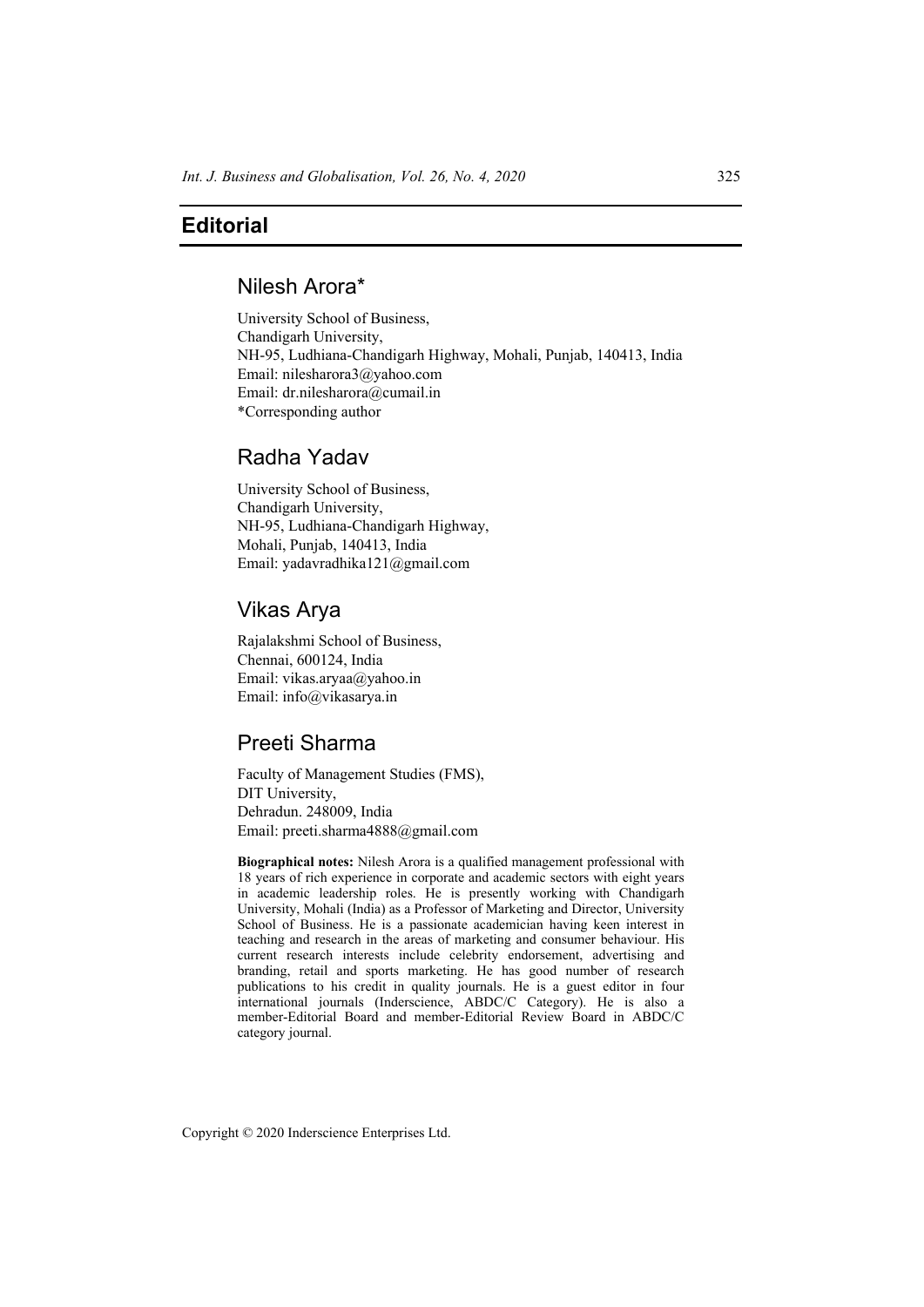Radha Yadav worked as an assistant professor with University School of Business, Chandigarh University, Mohali, Punjab (India). She completed her Doctorate degree from Indian Institute of Technology Roorkee, Uttarakhand (India). She has over five years experience in research and academics. She has published numerous articles in reputed journals and experienced as a guest editorship in special issue of Scopus and ABDC Category Journals and editor of co-edited book under IGI Global Publishing House, USA. Her current research includes employee relation, university attractiveness, organisational commitment, quality of work life, stress and spirituality. Her research techniques includes quantitative (SPSS, R-Studio, Smart PLS) and qualitative analysis (N-Vivo).

Vikas Arya is a Doctorate in Digital Brand Management and currently associated with Rajalakshmi School of Business, Chennai, India as an Assistant Professor (Marketing). He is a guest editor of a special issue of six international journals listed in the Scopus and/or ABDC category. He having high impact journals in his bucket (ABDC-A\*/B category) and, more than 12 papers published in reputed international journals listed in ABDC and, Scopus. He is expert in quantitative data analysis. His core research and teaching interests are in consumer behaviour, brand management, marketing communication, destination branding, digital mobile apps marketing and, brand building using virtual platforms.

Preeti Sharma is currently working as an Assistant Professor (Accounts/ Finance) at Faculty of Management Studies (FMS), DIT University, Dehradun. She obtained her PhD in Finance area from the Department of Commerce, HNBGU, Srinagar Garhwal in 2018. She has over six years experience in research and academics. She has published many research articles in reputed journals and attended many international conferences. Her area of interest includes corporate governance, sustainable finance and corporate social responsibility (CSR). She is well versed with the nuances of carrying out effective social sciences research using technologies such as SPSS, E-Views and Smart PLS.

Only the world will save the world! Recollecting this we worked for the International Conference on Sustainable Development and Social Innovation in Business (ICSSB 2019) held on February 25 and 26, 2019 organised by University School of Business (USB), Chandigarh University, Mohali, Punjab (India) in collaboration with Arkansas State University and Emerald Publishing. The point of the gathering was to feature assessment disclosures on sustainable development and social innovation in different functional areas of business namely: marketing, finance and economics, human asset management, organisational behaviour, business ethos and environment, social and corporate administration to a colossal group of spectators comprising of academicians, researchers and corporate administrators. The special issue 'Sustainable practices in the global business environment' carries a revised and substantially extended version of the conference.

The social affair offered a platform for the specialists to present their work and utilise this opportunity to get the research published in profoundly presumed recorded diaries. Unique research papers identified with the conference themes and sub themes were welcomed for the presentation and they were under the accompanying tracks. Track one, recollected sustainable development and social innovation in marketing and it underlined the need of green supply chain management (GSCM) which intends to coordinate natural